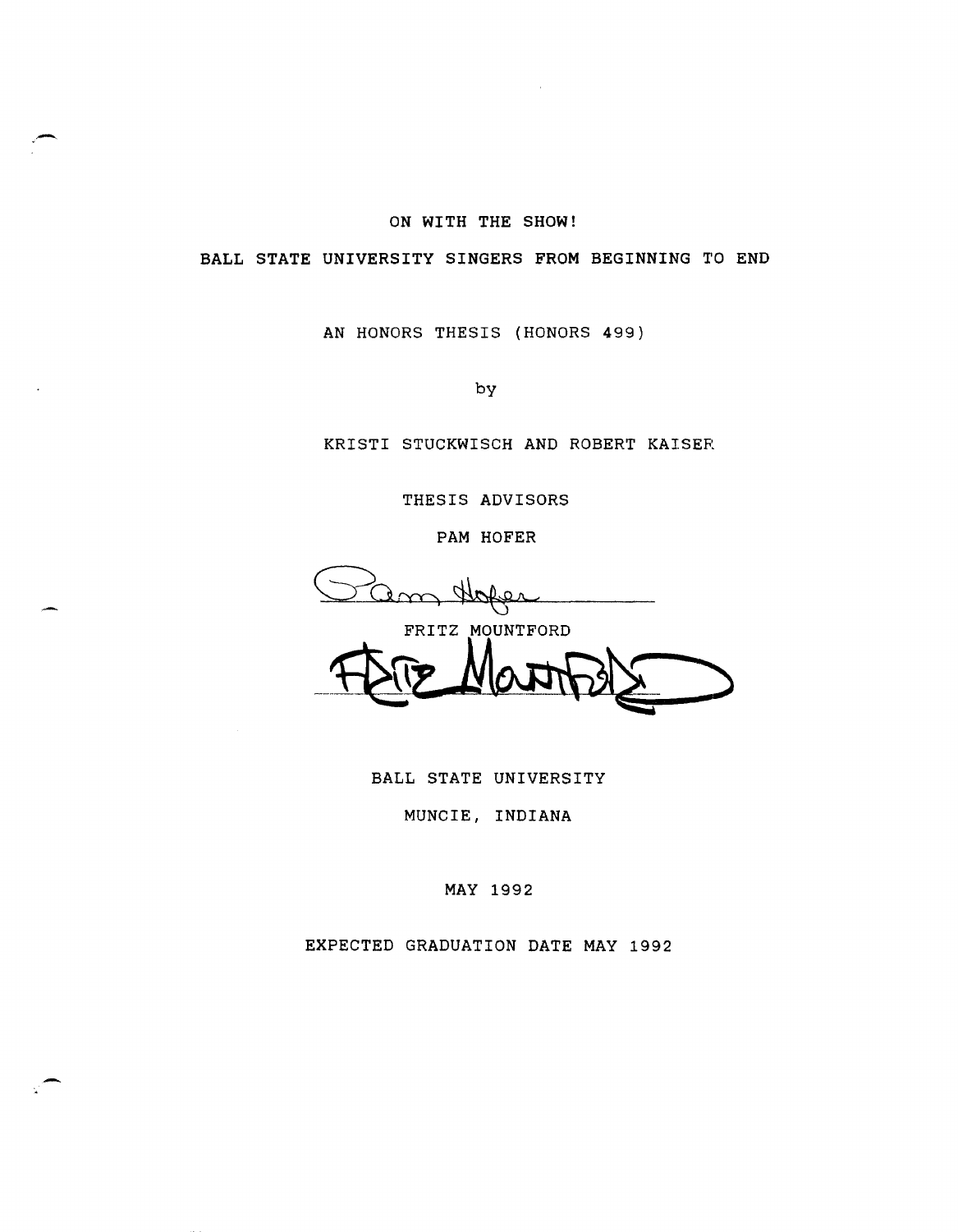

-

-

#### ABSTRACT

Through this project, we hope to provide insight on the internal workings of the Ball State Unviversity Singers. There are many aspects of production that take place behind the scenes, which are never seen from an auditorium chair.

Promotions, public relations, costumes, choreography, stage preparation and musical orchestrations are a few of the backstage facets of putting together a show that we would like to explore.

We want to promote the artistic credibility of this dynamic group, that exemplifies professionalism in its quality entertainment.

This promotional videotape will encompass *all* aspects of "The Show" from beginning to end. Now...

On With the Show!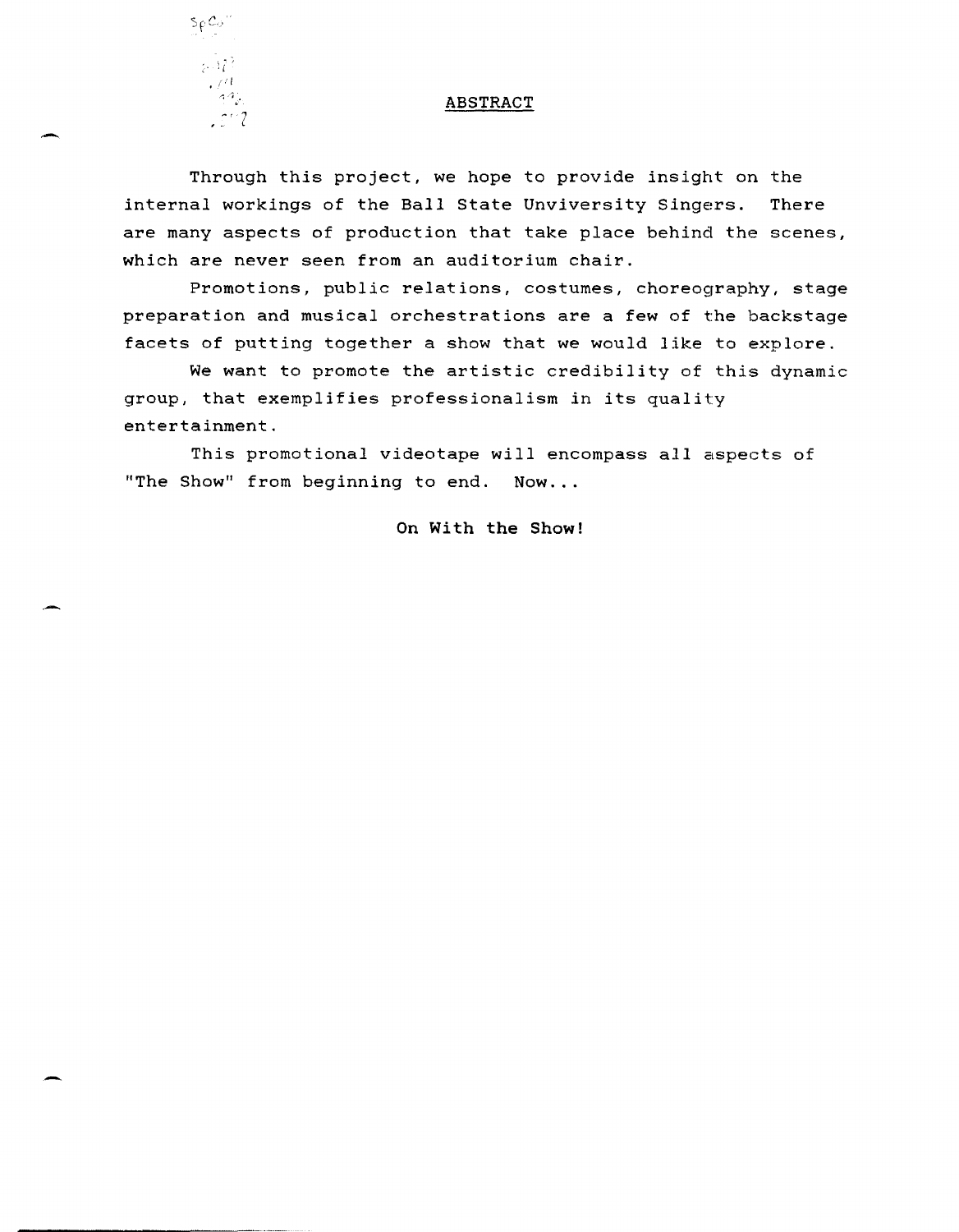Producing a promotional videotape for the Ball state University Singers seemed to be the best way we could leave part of ourselves to a place that had given us so much. When we first conceived the video, we contacted Mr. Mountford, the director of the University Singers, to find out the need and feasibility for such a promotional tool. After discussing the idea with Mr. Mountford, we knew that this was the project we wanted to pursue for our thesis.

We then set out to find mentors to guide us through the project. Robert asked Ms. Pamela Hofer, a telecommunications professor with experience in writing scripts for corporate video, to be his supervisor. Kristi asked Mr. Mountford, of the school of music. By using mentors with expertise in these different areas, we felt our chances of producing a higher quality video would be bettered; Ms. Hofer would be able to advise us on the technical side of the production aspects, and Mr. Mountford would be able to provide assistance in suggesting the content that a "performer" would want to see. We found this to be very beneficial in helping us present the group in a professional manner in every aspect of production.

With the fall semester starting, our compilation of video footage began. Video tapes of University Singers Spectacular shows and other historical shows were collected and previewed. New footage of cast shows and activities was also collected. Video equipment from the Ball State University Telecommunications department and Super VHS videotapes, purchased from International Television Association (ITVA), were used. With permission and a signature from his mentor, Robert checked in and out all equipment used. Getting permission to use needed equipment and editing space is probably the first step in producing a tape such as this.

It *is* very important to keep an accurate "shot sheet," a record of what video footage *is* where on the tape. (see Table 1) Doing this enabled us to quickly find any shot that we wanted at any *time,* without having to watch six hours of tape. Taking the *time* to keep this sheet up to date will save time in the long run.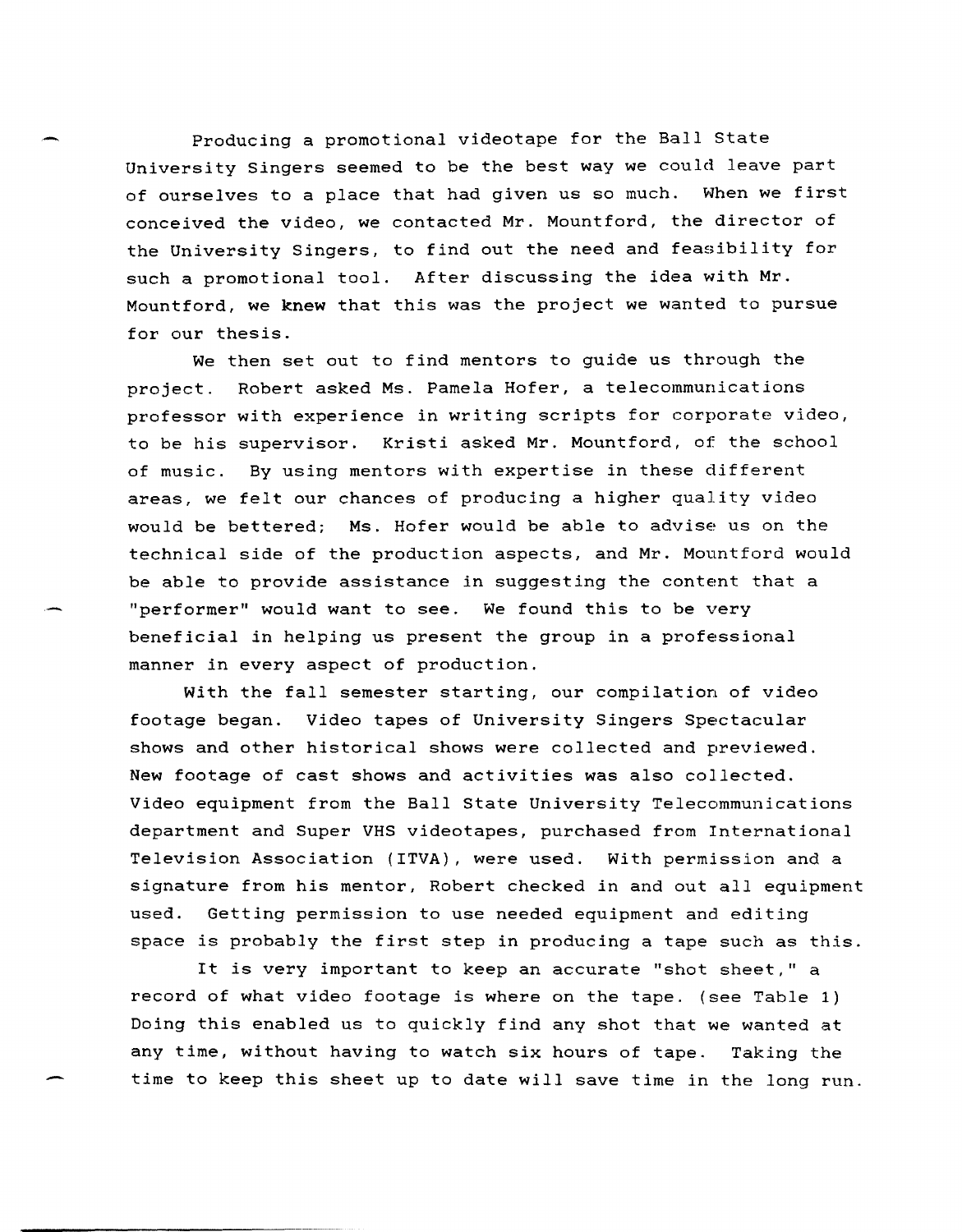Creating an outline of what we wanted in our video became our next primary goal. On October 31, our project got off the ground, as we created an outline of our ideas. Creating an underlying theme for the video was a difficult thing to do, but after numerous ideas were debated, we finally decided on the Broadway theme and the showcasing of the backstage happenings. We then proceeded to wirte our abstract and cover sheet for approval by our mentors.

Before the outline was fully developed, we discussed our target audience. We wanted to develop a promotional tool that could reach people who had and had not heard about the Ball State University Singers. However, after realizing that this would be a large task to develop properly, we decided to focus our target audience even more narrowly to reach the group of people who had heard of the organization, that needed more in-depth information about various aspects of the group. We feel that the ideal target group is one of high school show choir teachers who are interested in having the group perform at their school or who have students interested in auditioning for the group, but who do not have all of the answers to the question, "What do the University Singers do?" We feel that this video holds the viewer's hand and imaginatively guides him or her through a typical University Singers' show day.

Our first rough outline contained information on the history of the group, vocal rehearsals and music, expectations of and information on Mr. Mountford, band rehearsals, production staffs, call times, bus loadings, eating, set-up, pre-show happenings, the fire-up, performance footage, recap of events, tear down, and reloading. Our target time was to be around 20 minutes. After hours of refocusing, narrowing down our target audience, and condensing our information to keep the interest of our audience, another rough draft outline was agreed upon and drawn up.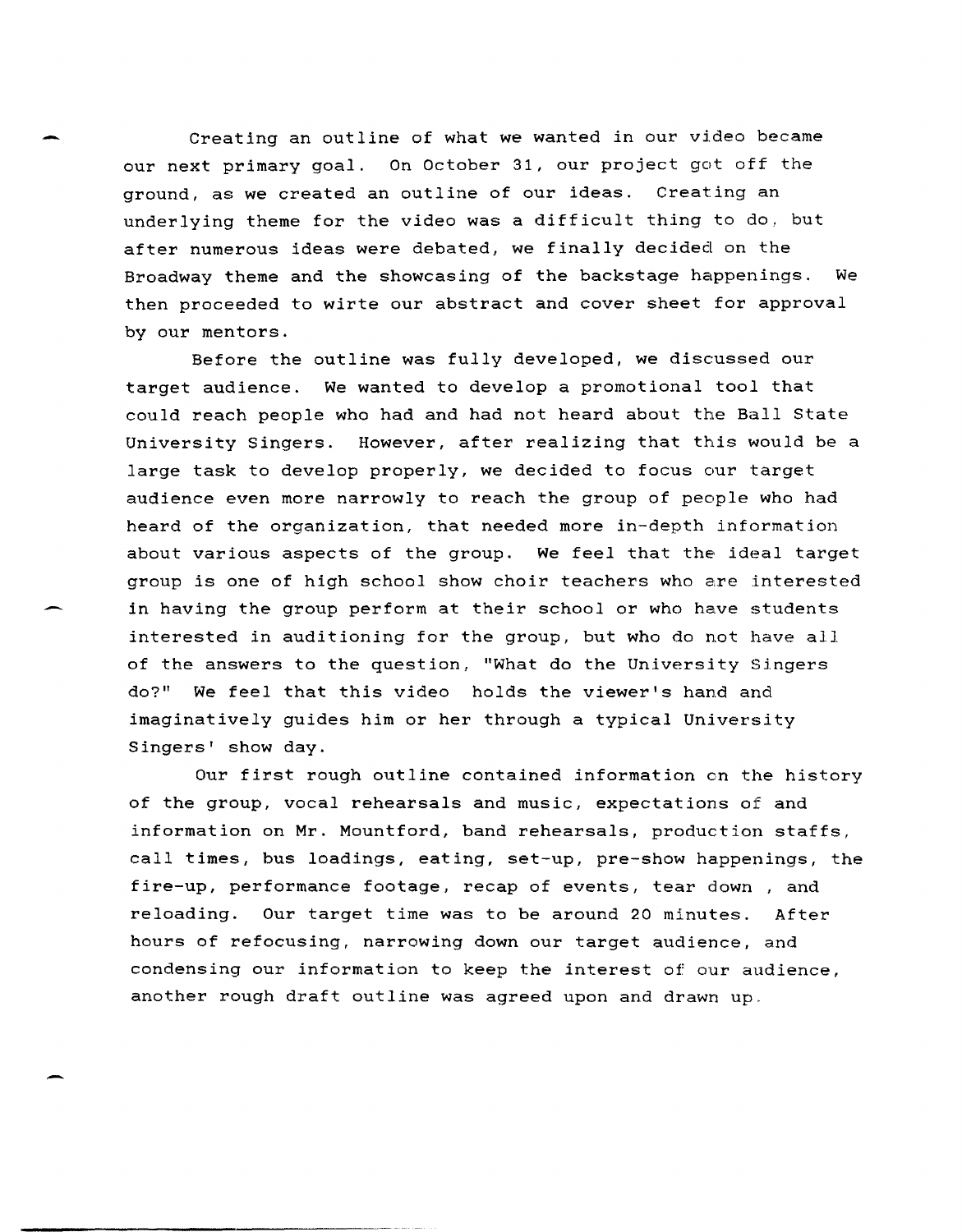With this information in hand, we met with Mr. Mountford on November 6, 1991, to get his criticisms and ideas on whether or not we were headed in the right direction. Several questions about our target audience and other possible footage ideas came up during our meeting. Great consideration for the ideas was taken as we revised our outline yet another time. (see Table 2)

January and February were vital months for our project's development, because we knew that almost all of our footage needed to be collected and ready to be put together if our project was to be ready before the school year was out.

On January 8, 1992, it all began. From that day on, we lived, breathed, and sang, about the tape that would be the first of its kind for the University Singers! Script sections were divided between the two of us and written, so an accurate idea of what types of video footage could be put with the script sections, and what video clips were still needed. (see Table 3) Six minutes of script was developed for the video. After reviewing the script, we decided that 15 minutes was a more realistic length for the project. We also felt this length was more appropriate for the attention span of the viewers. Much to our surprise, more work and time was going to be put into this project than anything else *in* our college careers.

Our first two editing sessions took three hours each. With many video tapes in hand, we designated a "FINAL CUTS" tape, and reduced all of our pertinent, usable video footage onto that tape. As more footage was taken, we placed it onto this tape. A second SVHS tape was purchased from ITVA and designated as the "MASTER COPY."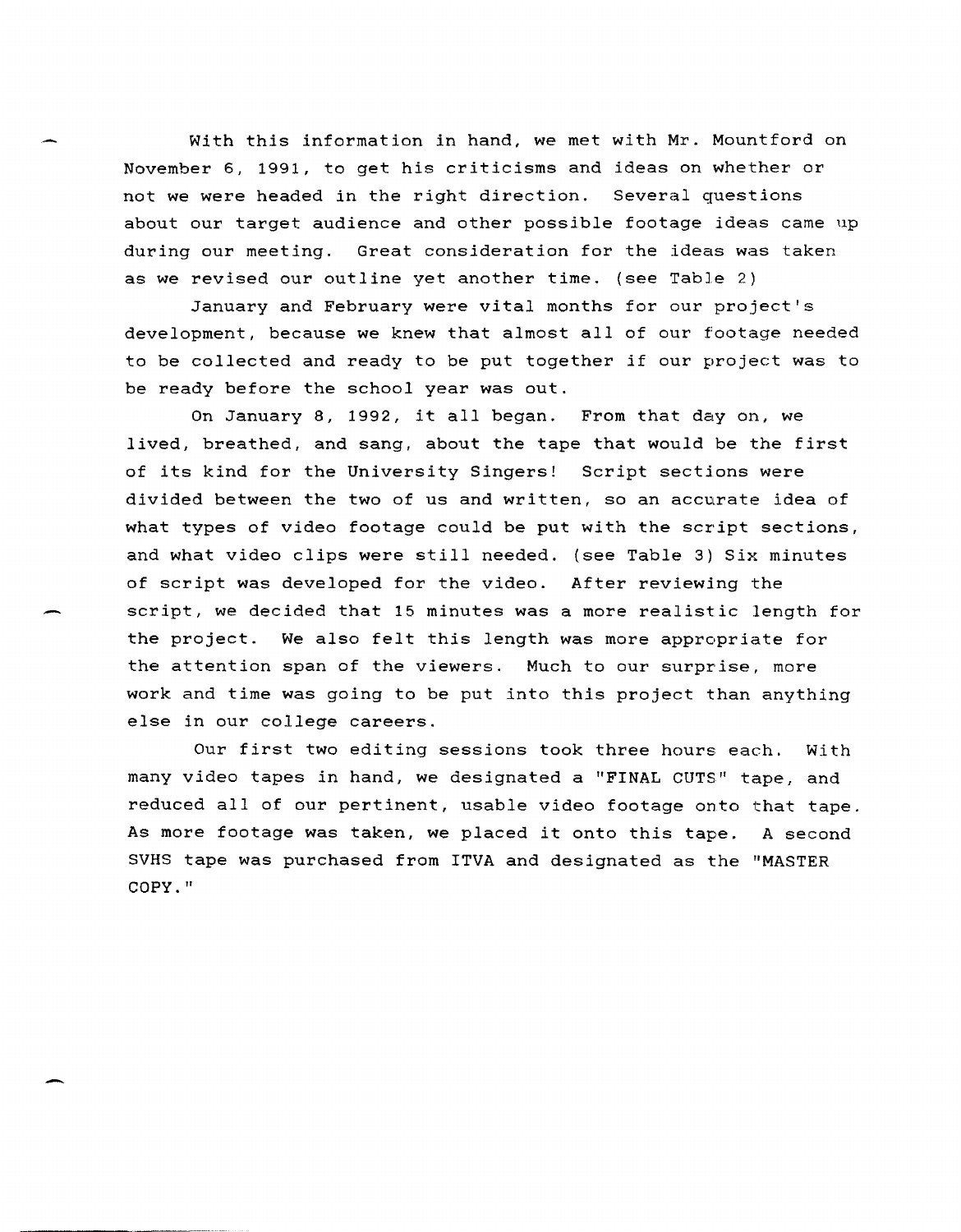Twenty minutes of "black" was laid down on the "MASTER COpy" tape before any footage was transferred over to it, from the "FINAL CUTS" tape to allow us to edit. Black, in simplified terms, allowed us to make edits and keep the audio and video synchronized. As we started laying down our final footage, a glitch was found in our black tape track, so we had to re-lay our "black" and re-do *all* of our previous editing. The phrase "we have to re-do everything again--two or three times" became our theme.

Robert's voice was used for the narration. Again, several hours were spent marking the script for emphasis and phrasing, laying down the track, and re-laying the track two more times, before the final copy of the narration was completed.

Our tape was going to have live performance music under the narration in most sections of the video, so we needed to use two different audio tracks to create this effect. Narration was put on track one, and performance and background sound was put on track two. Once again, our theme song was played, as we re-did sections of our tape. Having to work in three different studios created a problem with our audio tracks, because the channel feeds in one of the studios was reversed from the other two. Narration and background music had to be deleted and then placed on the correct track. This was another problem that we came across late in our project, causing some time delays.

Michael Hughes helped us create the *logo* design on Cubi-com graphics computers, and transfer it from a photograph, to computer information, to the video tape. This part of the project might have been one of the most tedious, in that much time and patience had to be taken while creating the *logo.* 

Our first thought was to have the *logo* swirl out toward the viewer. However, after trying different effects with the logo, the bursting-circle effect was agreed upon and used. The narration heard during the logo's appearance was added later.

-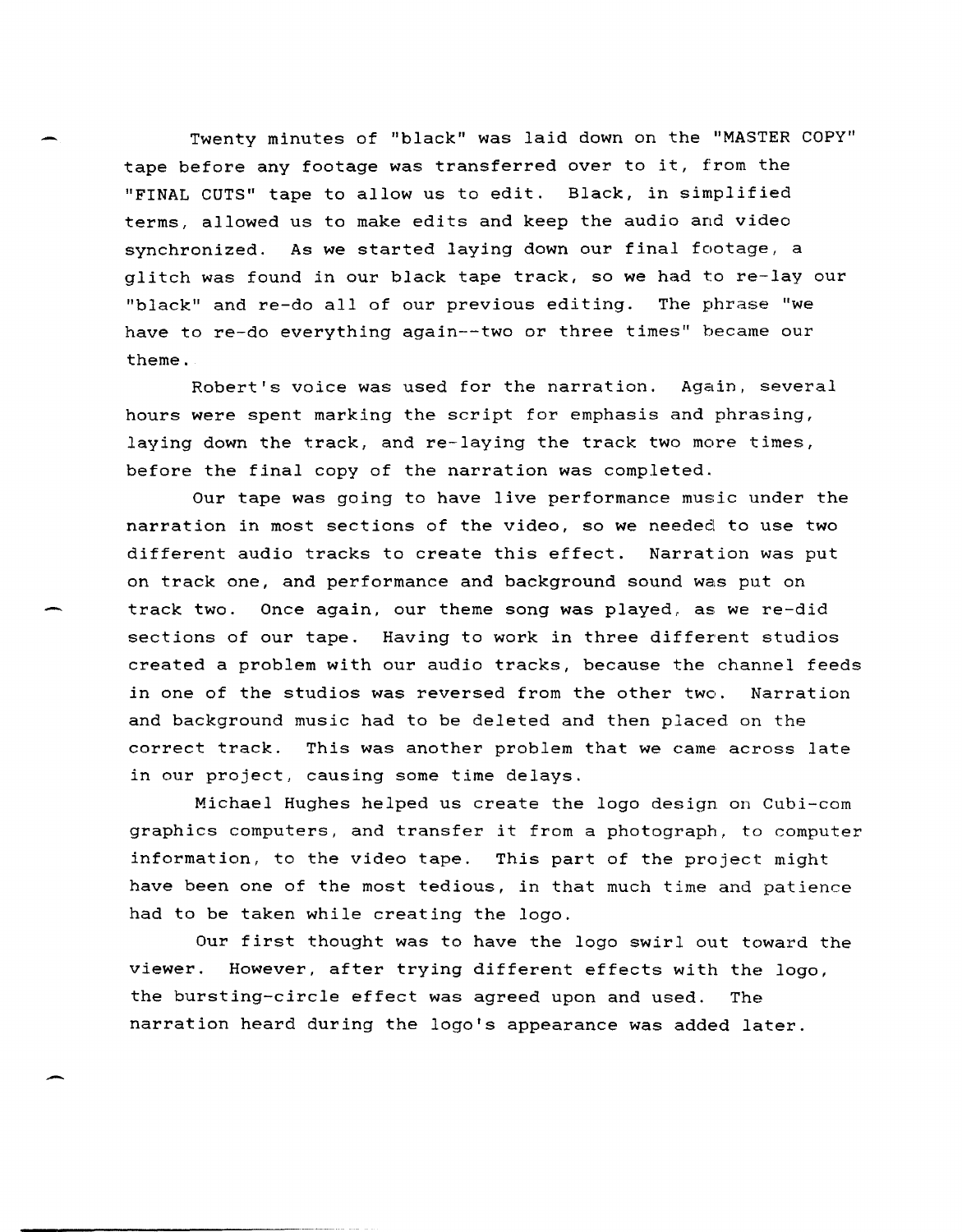Our next big task was to shoot the opening scene for our video. We contacted Debbie Komisky at the Muncie Civic Theatre to arrange times to do a video shoot with their marquee. We explained our project and ideas to her and received much support and cooperation. Once again, we had to set up three seperate shooting times before actually getting it done, because of the weather and other Muncie Civic activities.

On February 19, 1992, we spent four and one half hours setting up and shooting the opening scene from different angles, using different ideas. To go along with the opening "Broadway Baby" tune, we tried to give the opening scene a Broadway flavor. The Muncie Civic Theatre may be a good contact when wanting to do student work of this type.

Several days of intense video shooting was done by both Robert and Kristi, resulting in quality footage for the final product. One trip, on January 31, 1992, with the University Singers, gave Kristi a chance to tape a lot of the behind-thestage happenings and preparations. The entire day, from approximately 7:00 AM to 2:30 AM the next morning, was spent taking footage on the daily activities conducted by the University Singers on the day of a show. During the University Singers' spring break tour to Europe, Robert had the opportunity to tape six hours of footage for the project, in Germany, Austria, Switzerland, and Liechtenstein.

By mid-March, most of our footage was laid down, and our target deadline of having our project done for review by our mentors on April 13, 1992, was drawing near. By April 13th, all of our video footage and narration had been laid down on our "MASTER COPY, " with the exception of one section of narration and the credits. We rescheduled our viewing session to April 20, 1992, and worked on these final sections. Mary Sipes in the University Media Services Editing Lab helped us complete one final section and learn how to use the Abner editing unit.

,-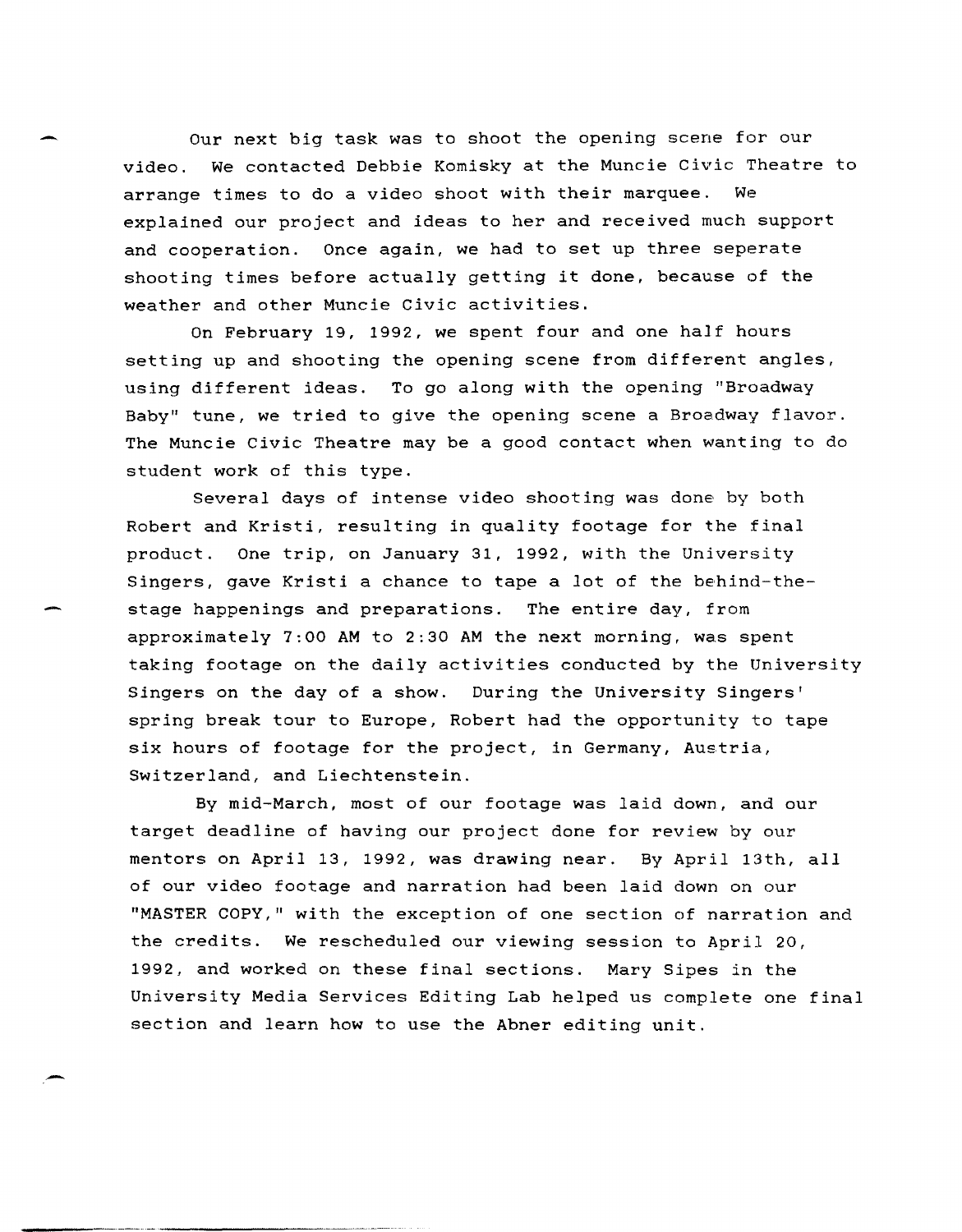Developing the rolling credits sections was our last big task. A list of everyone we wished to thank and acknowledge was created (see Table 4) and taken to Bracken Library's Video Information System center (lower level), along with our "MASTER COpy" tape. Bill Blevins was an undergraduate working in the center who assisted us in the production of our credjts. After an hour, the credits section of the tape was beautifully executed and laid down on the "MASTER COPY."

As we finished up our final sections and previewed the tape, we could hardly contain what excitement, relief, joy, and astonishment we felt. We could hardly believe that the tape was actually done. After 163 hours of work, our dream had become a reality and we were pleased with the professional quality of the tape we had created.

A videoshowing for Ms. Hofer led to a minor revision of resetting the narration volume level a little higher throughout the entire tape. Even with this minor revision needed, she still enjoyed our product. A later viewing for Mr. Mountford was scheduled.

Many long hours of work on the project have challenged us, frustrated us, and taught us more about production and technology than we ever thought we could learn.

Not only have we accomplished what we set out to do, but confirmed the idea that the Senior Honors 499 project is the most personally satisfying course any student can take. Not only have we grown together professionally as a team of producers but have grown together personally as friends.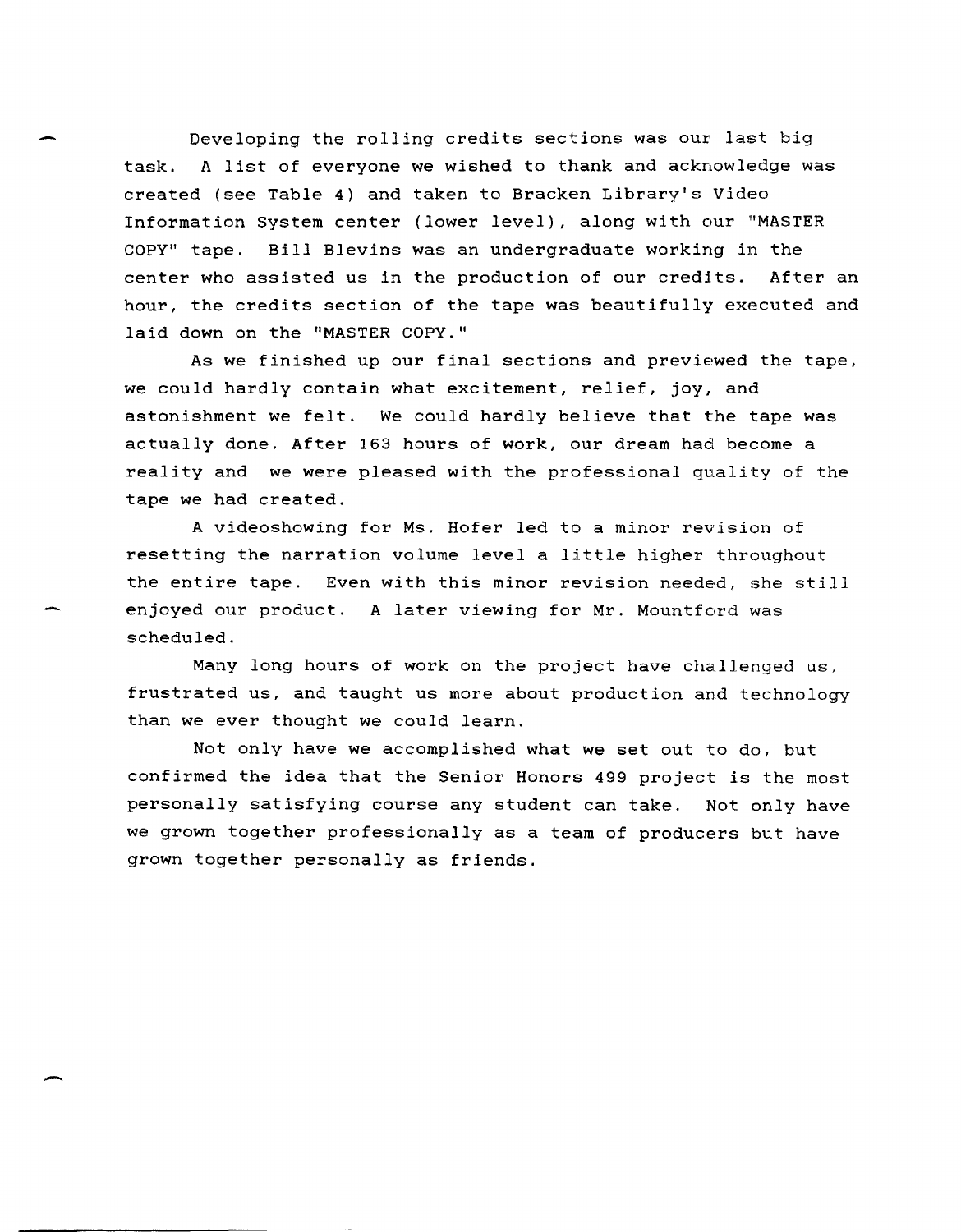When recommending helpful ideas for others who want to produce a professional-quality tape such as ours, we want to say this--"Start early and set a time line for yourself!" Allow a full year for the project and start compiling footage as soon as possible. Set goals in writing and make contacts early. After we set in writing our goal date for having a finished product, our focus on when we needed to work and how often became more clear. Keeping in constant contact with your mentors and with the group you are working with are definite musts. It is important to maintain good rapport with your subject group. With Robert being Company Manager of the group this year and Kristi being a past member, this was not a difficult job.

-

-

We would have to say that above and beyond everything else when doing a tape like this, is to do it with someone you work well with and on some thing or some group that you enjoy being around and working with. We feel that this is crucial to enjoying what you are doing.

We both have enjoyed working with the cast of the Ball State University Singers this year. Because we enjoyed what we were doing so much we did not realize how much time we actually spent on this project. It is amazing how 163 hours can fly when you are having fun! It is only now with our project completed and our graduation approaching that we realize, for us, finally... It's Show Time!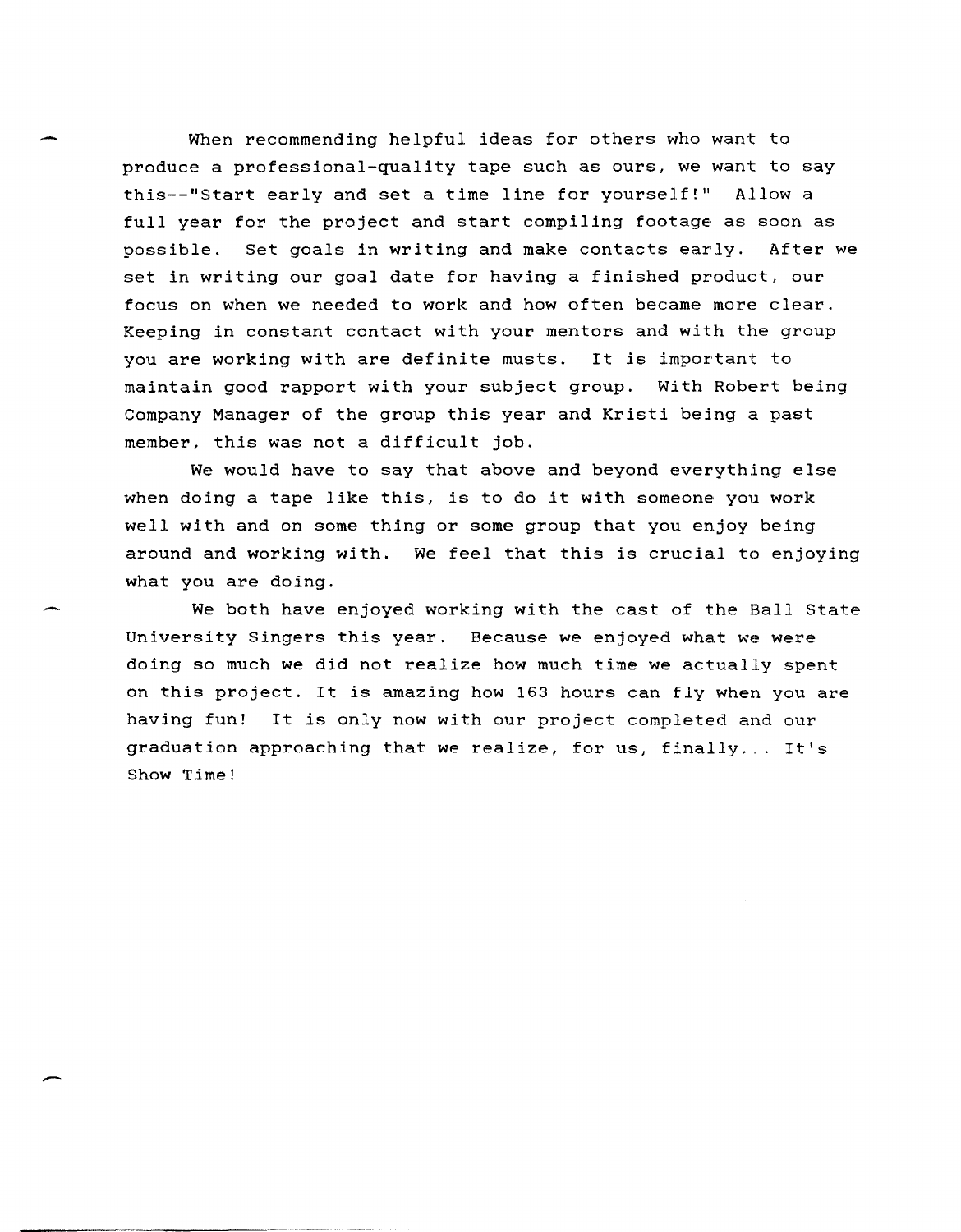# Table 1

# PERFORMANCE FOOTAGE

| MASTER COPY TAPE | ΙN    | OUT.       | LENGTH |
|------------------|-------|------------|--------|
| Baby I'm a Star  | 6:4   | 7:49       | 1:00   |
| Under the Sea    | 10:19 | 10:57      | :40    |
| America          | 21:04 | 24:40      | :36    |
| Can't Stop       | 12:28 | 12:47      | : 20   |
| Baby I'm a Star  | 8:21  | 9:14       | :54    |
| FINAL CUTS TAPE  | IN    | <b>OUT</b> | LENGTH |
| Baby I'm a Star  | 14:45 | 15:47      | 1:00   |
| Under the Sea    | 18:16 | 18:55      | :40    |
| America          | 29:02 | 29:38      | .36    |
| Can't Stop       | 20:25 | 20:45      | :20    |
| Baby I'm a Star  | 16:18 | 17:12      | :54    |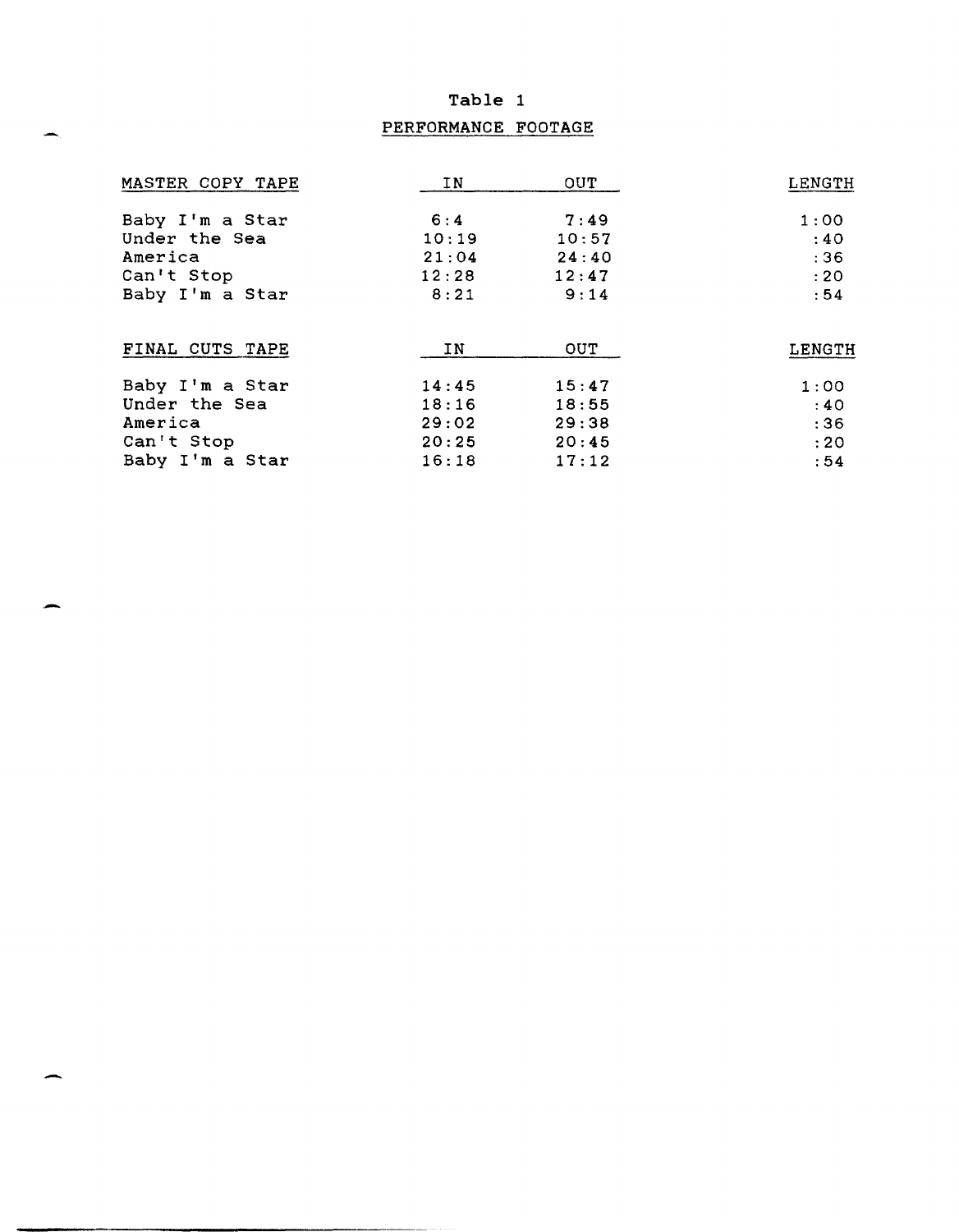## SHOT SHEET

| Baby I'm a Star    | .10   | 2.38  |
|--------------------|-------|-------|
| Heaven Hop         | 2.38  | 2.54  |
| Band / Saints      | 2.54  | 3.30  |
| Under the Sea      | 3.31  | 4.22  |
| Vogue              | 4.22  | 5.50  |
| Can't Stop         | 5.50  | 6.13  |
| Tom-Rainbow        | 6.13  | 9.05  |
| Broadway Baby      | 9.05  | 11.12 |
| One Night Only     | 11.12 | 12.55 |
| America-Bows       | 12.55 | 16.07 |
| Somebody Lives/    |       |       |
| Angie's hands      | 16.07 | 16.37 |
| Somebody Lives/    |       |       |
| Greg-Band          | 16.37 | 17.19 |
| Brad on Bass       | 17.19 | 17.25 |
| Getting in makeup  | 17.25 | 17.41 |
| Santa Claus is/    |       |       |
| On television      |       |       |
| Santa Claus is/    | 17.41 | 18.17 |
| In Studio          |       |       |
| Red Skelton        | 18.17 | 18.45 |
|                    | 18.45 | 19.18 |
| Mr. Mountford/     |       |       |
| Choral Reh.        | 19.18 | 19.42 |
| Rehearsals         | 19.42 | 22.04 |
| Band Rehearsing    | 22.04 | 23.42 |
| Merkel on Bone     | 23.42 | 24.07 |
| Production Mtg.    | 24.07 | 24.21 |
| Set up             | 24.21 | 25.06 |
| Stage Lights/Legs  | 25.06 | 25.20 |
| Shenendoah         | 25.53 | 26.23 |
| Spectacular        | 26.23 | 27.10 |
| Set Painting       | 27.10 | 27.45 |
| MU 123             | 27.45 | 28.11 |
| Singers Sign       | 28.11 | 28.15 |
| Packing equipment  | 28.15 | 28.31 |
| Displays-Cindy     | 28.31 | 28.43 |
| Loading the Truck  | 28.43 | 29.02 |
| Ladies Arriving    | 29.02 | 29.20 |
| People Working     | 29.20 | 29.45 |
| Steve & Mike in    |       |       |
| Office             | 29.45 | 30.00 |
| Truck Logo         | 30.00 | 30.14 |
| McDonalds-Unldg    | 30.42 | 31.00 |
| McDonalds-Inside   | 31.00 | 31.08 |
| McDonalds-Eating   | 31.08 | 34.33 |
| McDonalds Sign     | 34.33 | 31.50 |
| Bokstg Perspective | 31.50 | 32.41 |
| Setting the Stage  | 32.41 | 35.25 |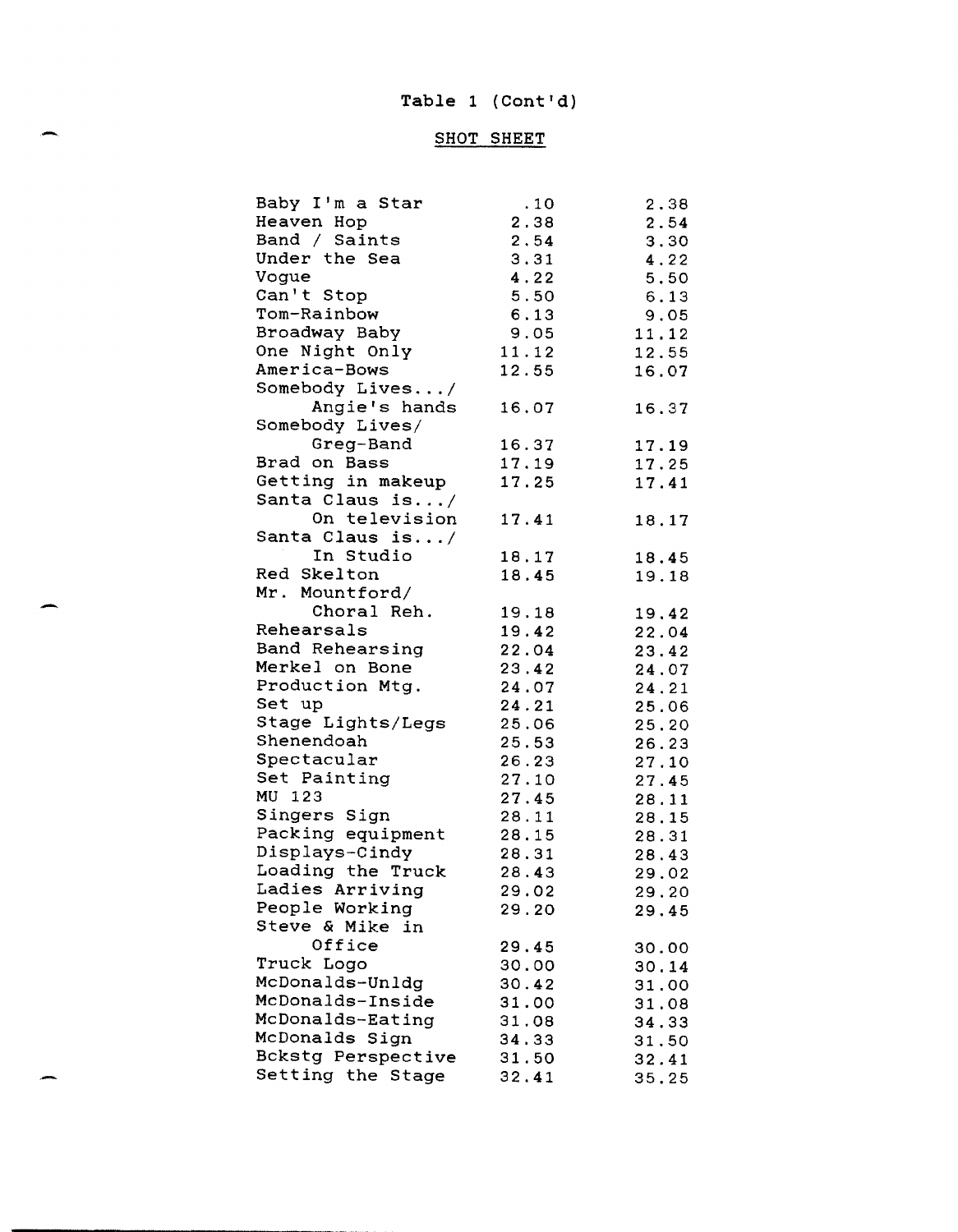# **Table** 1 (Cont'd)

## SHOT SHEET

-

-

| Don-Soundboard     | 35.25 | 35.47 |
|--------------------|-------|-------|
| Running Positions  | 35.47 | 37.24 |
| Don/Rob-Soundbrd.  | 37.24 | 38.23 |
| Clearing the Stage | 38.23 | 40.00 |
| Last Minute Reh.   |       |       |
| In Costume         | 40.00 | 40.33 |
| Fire Up            | 40.33 | 42.33 |
| People Stretching  | 42.33 | 42.40 |
| Don's Trick        | 42.40 | 42.47 |
| Where's the Party  | 42.48 | 43.09 |
| Curtain Ups        | 43.09 | 44.40 |
| Marquee Openers    | 44.40 | 45.57 |
| Salvaged Cuts      | 45.57 | 47.30 |
| Audio-Narration    | 47.30 | 53.49 |
| Logo $VO$ 's       | 53.49 |       |
|                    |       |       |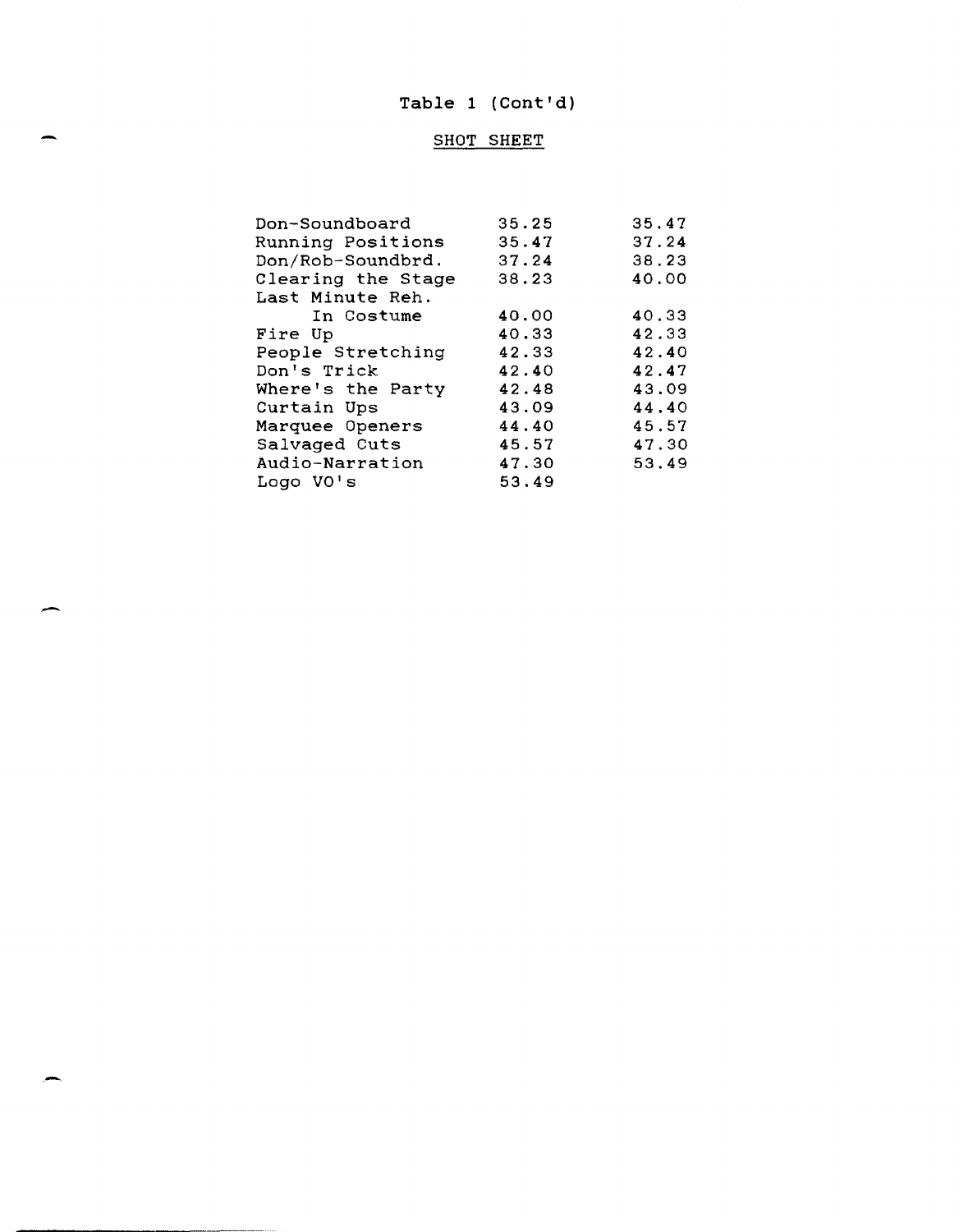### **Table 2**

### Script Outline

Night-time street scene

Marquee With Broadway Baby Playing

"Broadway Baby"

- I. Introduction of Group Under "Broadway Baby"
- II. Vocal Rehearsal and Music
- III. Band Rehearsal
- IV. Smaller Organizations, Production Teams, & Social
- V. Call *Time* & Loading Set Onto Truck
- VI. Bus Loading and McDonald's
- VII. Set-Up and Sound Check
- VIII. Fire-Up
- IX. Performance Footage
- X. Recap With "Baby I'm a Star"
- XI. Credits With "Somewhere Over The Rainbow"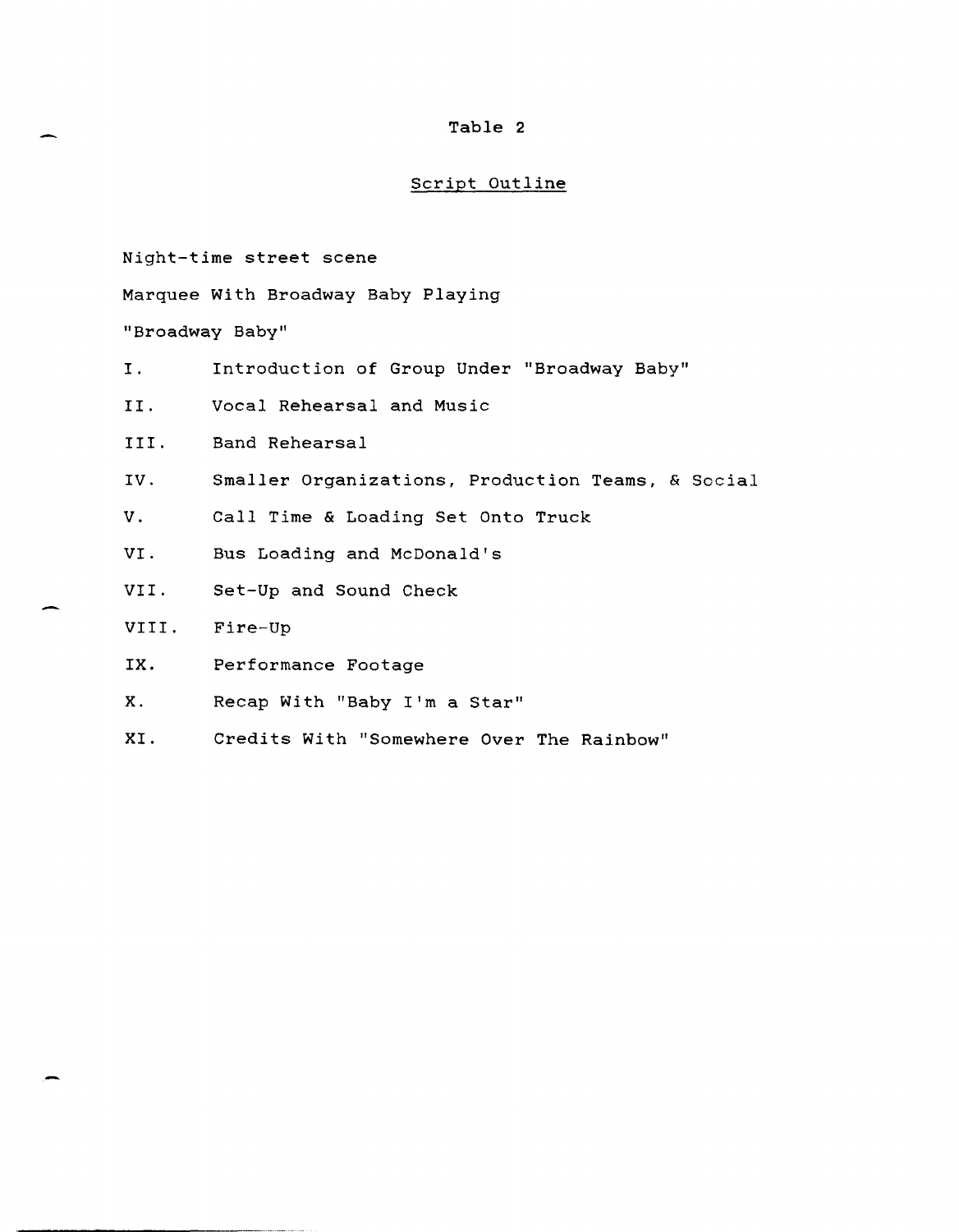TABLE 3

SCRIPT ROUGH DRAFT

ROBERT KAISER AND KRISTI STUCKWISCH

 $\mathcal{L}$  . The set of  $\mathcal{L}$ 

HONORS 499:

MUSIC: ("BROADWAY BABY" UP) BILLBOARD: SINGERS' LOGO OVER BLACK. FADE TO LIT THEATRE MARQUEE: "BROADWAY BABY STARRING THE..." OTHER SIDE OF MARQUEE: "BALL STATE UNIVERSITY SINGERS."  $(\overline{E}$ nergy)  $\sqrt{3}$  . The houselights dim./. FS THEATRE DOORS OPENING. FADE INTO PERFORMANCE OF the curtain rises.  $\int$  and the "BROADWAY BABY."  $\mu$  and  $\mu$  is the the state University Singers FADE INTO PERFORMANCE OF burst onstage in a fun-filled Tealeidoscope of America's favorite songs. FOOTAGE OF OLD UNIVERSITY Since 1964, the University Singers' audience has come to SINGERS GROUP. expect an exciting, high quality musical variety show. "HEAVEN HOP." Students from all fields of study come together to form<br>America's number one collegiate entertainment group. For these instrumentalists, singers,  $\ell$  and dancers,  $\ell$ presenting the onstage part of their show is only the tip of the iceberg. Offstage, before the show, and REHEARSAL. backstage during the show,  $int$  they are involved in other highly developed and specialized roles<br>to ensure that the show must<br>go on." PRODUCTION MEETING. Planning, promotion, logistics. and communication;  $\int$  not to mention rehearsals, travel, set-up, and strike, are all crucial to the success of the  $\overline{\text{onstage}}$  show.  $\#$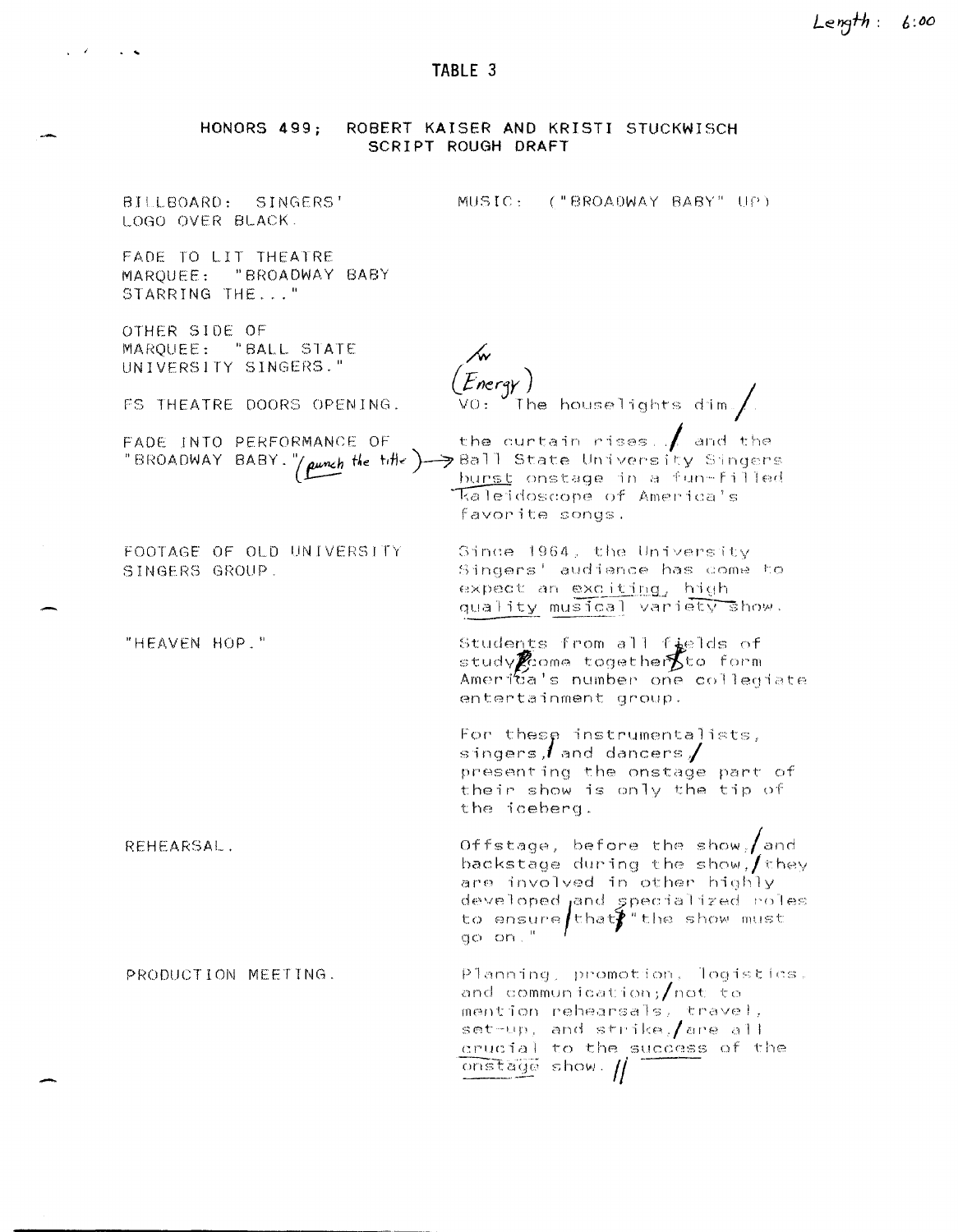FS STAGE AND CURTAIN. LIGHTS GO UP AS CURTAIN RISES. FS VOCAL REHEARSAL. FOOTAGE OF DIFFERENT PERFORMANCE STYLES. SHENENDOAH FOOTAGE. SHENENDOAH. BAND FEATURE. BAND REHEARSAL. CU TROMBONE PLAYER. FS BASS PLAYER. MCU SYNTHESIZER RACK. COSTUME MAINTENANCE. Let's start $\sqrt{$ with the house lights up/and step behind the curtain to see how the onstage magic is created. $//$ It *is* in vocal rehearsals that the notes, words, and voices are blended into beautiful music.// Something that has always set the University Singers apart from other performance groups/ is their ability to perform a variety of musical styles./ The vocal flexibility of the group allows them to perform anything from a current top 40 hit/to a country ballad. Whatever they may be singing/ you can be sure that each song has been carefully broken down and analyzed/with the ear of the audience in mind // AUDIO OF SHENENDOAH UP. The Ball State University Singers band is unique from any other ensemble at Ball State/in that it is the only group that gets to perform}  $entertainment-style music/$ The band spends some time practicing without the glee  $club$   $#arranging$  parts and adjusting tempos and dynamics/ before the two groups combine for a full-cast rehearsal/ The band has been comprised of many different instruments over the years/ from guitars and banjos in the group's earliest days/ to the most up-to-date keyboard synthesizers/ Outside of rehearsals / the back stage duties of each member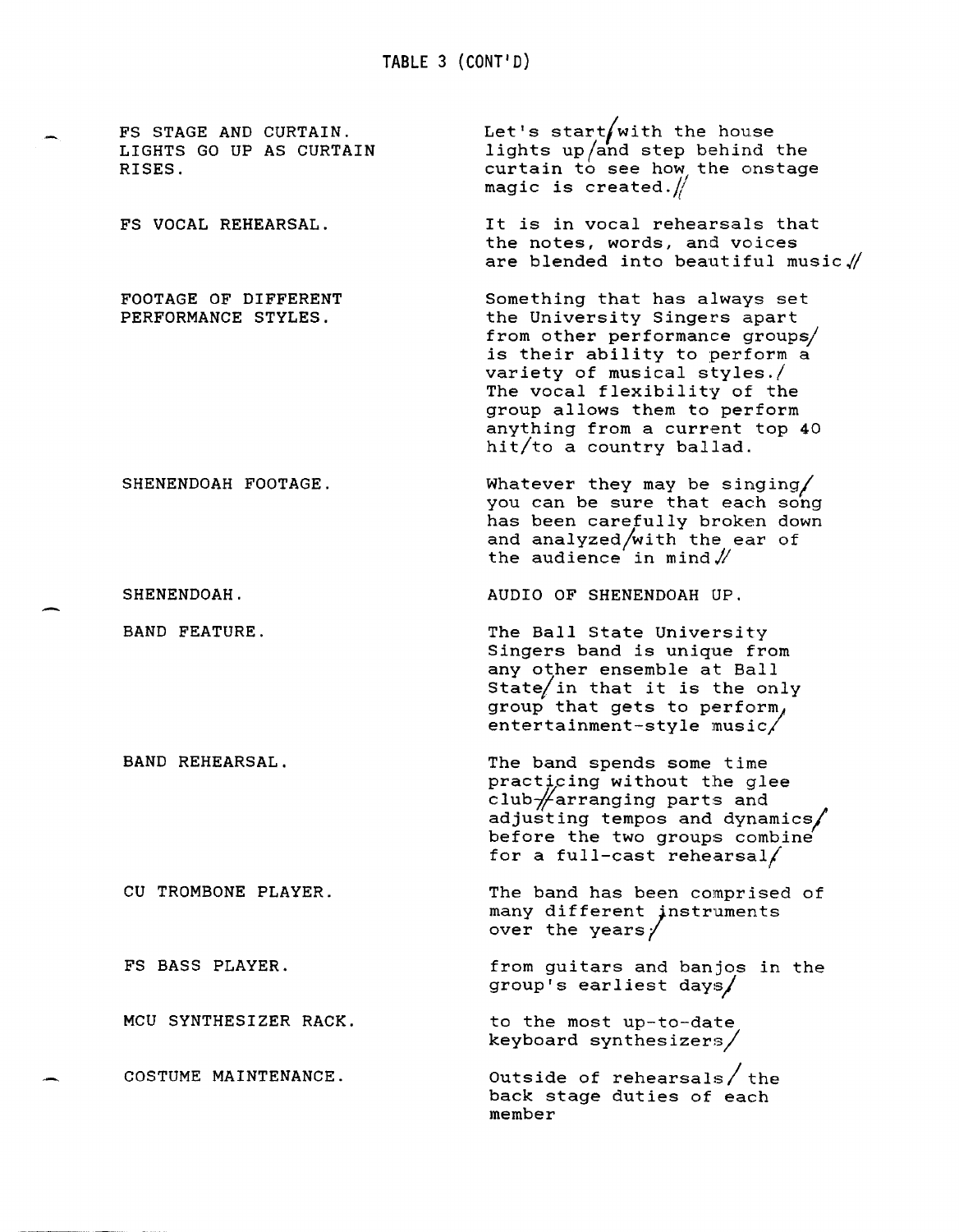#### HONORS 499; ROBERT KAISER AND KRISTI STUCKWISCH SCRIPT ROUGH DRAFT

|                            | go even further./ Production<br>staffs./comprised entirely of<br>the student cast members./ take<br>care of cleaning and<br>maintaining the costumes, $/$                                                                                                                                          |
|----------------------------|----------------------------------------------------------------------------------------------------------------------------------------------------------------------------------------------------------------------------------------------------------------------------------------------------|
| E ASSISTANT<br>IN OFFICE.  | publicity and public relations<br>around the Muncie community and<br>Ball State campus, /                                                                                                                                                                                                          |
| FOOTAGE.                   | travel arrangements for spring<br>break and other tours.                                                                                                                                                                                                                                           |
| MAINTENANCE.               | maintenance and care of the set<br>and technical equipment $\boldsymbol{J}$                                                                                                                                                                                                                        |
| RAPHY REHEARSAL.           | choreography and helping with<br>special guest choreographers--                                                                                                                                                                                                                                    |
| UTER DESK.                 | even the group's secretarial<br>work./                                                                                                                                                                                                                                                             |
| ION MEETING.               | A graduate assistant meets with<br>the staff each week/to discuss<br>progress reports./ ${\tt \ddot{E}ut}$ , not all<br>of the behind-the-stage<br>activities are work-related $\prime$                                                                                                            |
| N VOLLEYBALL GAME.         | A social chairman/helps_the<br>group form personal bonds/by<br>organizing recreational<br>activities, social outings, and<br>parties./ Each year/a new<br>Singers "Family" is created./                                                                                                            |
| VIDEO FOOTAGE.<br>7:371:10 | The group takes their work<br>$\texttt{seriously.} /$ but they don't take<br>themselves too seriously./ They<br>operate with the idea that they<br>can't create fun for the<br>audience $\not\!\!\!\!/$ if they can't find fun<br>in their own roles, whatever<br>they may be. $\pmb{\mathcal{U}}$ |
| ANCE FOOTAGE.              | The show has already begun $\rlap{\hspace{0.1em}/} \prime$                                                                                                                                                                                                                                         |
| FRAME.                     | SFX: (NEEDLE SLIDING ACROSS<br>RECORD.)                                                                                                                                                                                                                                                            |
|                            | But the curtain won't go up for<br>eight more hours./                                                                                                                                                                                                                                              |
| EHEARSAL ROOM.             | Tonight's show heaine back                                                                                                                                                                                                                                                                         |

GRADUAT WORKING

EUROPE

 $\sim$ 

 $\mathcal{O}(\mathcal{O}(\log n))$ 

FS SET

CHOREOG

MS COMP

PRODUCT

 $*$  GROUP I

CHARITY  $\mathfrak{f}$ 

**\*** PERFORM FREEZE

EMPTY R

Tonight's show begins back<br>here, in the rehearsal room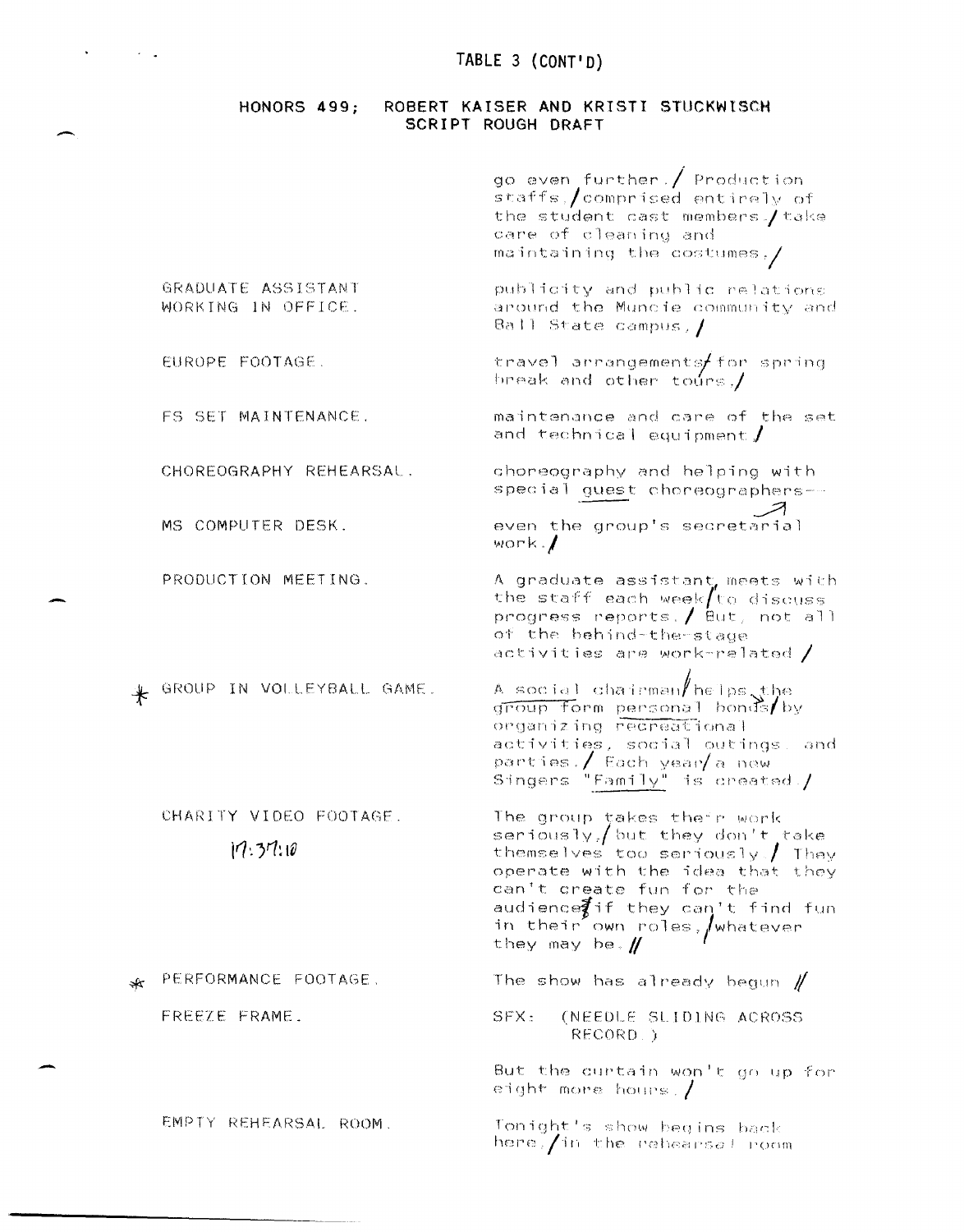### HONORS 499; ROBERT KAISER AND KRISTI STUCKWISCH SCRIPT ROUGH DRAFT

|                                                                  | where the cast meets to prepare<br>for the day ahead. $\ell$                                                                                                                                                            |
|------------------------------------------------------------------|-------------------------------------------------------------------------------------------------------------------------------------------------------------------------------------------------------------------------|
| VARIOUS SHOTS OF<br>CAST ARRIVING.                               | The men arrive in a coat and<br>tie, and the ladies in nice<br>dresses. / Travel attire is the<br>University Singers' offstage<br>costume, and the Singers' look<br>is sure to be noticed./                             |
| EQUIPMENT CHECK.                                                 | The set and technical equipment<br>are now ready to be checked. $\searrow$                                                                                                                                              |
| LS EQUIPMENT BEING LOADED<br>WITH LOGO ON TRUCK.                 | and then carefully loaded into<br>the University Singers' truck. $\diagup$                                                                                                                                              |
| LS CAST BOARDING BUS.                                            | The cast will travel by way of<br>bus, and bus time is free time./                                                                                                                                                      |
| LS CAST WALKING INTO<br>RESTAURANT.                              | Of course they all look forward<br>to eating on the road. $/$ And,<br>with the exception of<br>performing, the University<br>Singers spend most of their<br>time $\sqrt$                                                |
| PAN TO MCDONALD'S<br>SIGN.                                       | here. $\#$                                                                                                                                                                                                              |
| LS STAGE LIGHTS AND<br>CURTAINS                                  | The hours before the show are<br>the most <del>oryginized</del> valuable<br>hat for ensuring a successful<br>$on stage$ performance. $\mathcal T$                                                                       |
| CAST SETTING UP, LOOKING<br>FROM BACK OF STAGE TO<br>AUDITORIUM. | The behind-the-curtain scene<br>must be set before the<br>audience arrives. $/$                                                                                                                                         |
| VARIOUS SHOTS OF STAGE<br>PREPARATION.                           | Setting up the stage, $/$ checking<br>microphone∌ and amplifier<br>levels,/taping down electrical<br>cords, and running through<br>stage positions./are a few of<br>the many preparations done in<br>this time period./ |
|                                                                  | The technical crew continues<br>working on the finishing<br>touches, $\int$                                                                                                                                             |
| OS GIRLS GETTING MADE-<br>UP IN MIRRORS.                         | and as hours turn into minutes<br>before the show $\int$ the performers<br>leave the stage to get ready                                                                                                                 |

 $\mathcal{R}$ 

 $\mathbf{v} = \mathbf{v} \times \mathbf{v}$  ,  $\mathbf{v} = \mathbf{v}$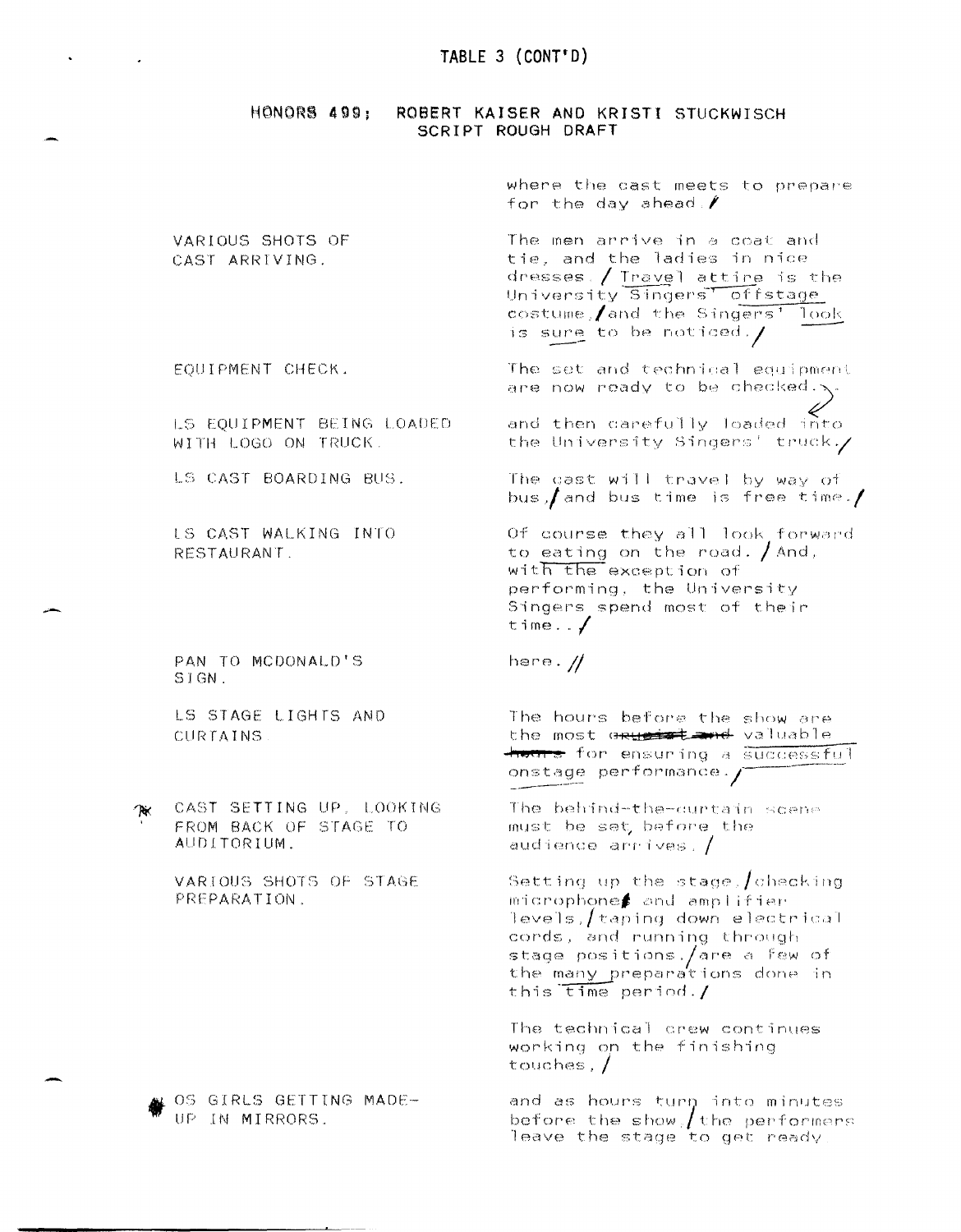# TABLE 3 (CONT'D)

#### HONORS 499; ROBERT KAISER AND KRISTI STUCKWISCH SCRIPT ROUGH DRAFT

| VARIOUS SHOTS OF CAST<br>WARMING UP.             | (EXPECTANTLY) Every member of<br>the cast knows that the time<br>spent in rehearsal/all the<br>press releases, the costume,<br>set, and sound checks, as well<br>as every other behind-the-scene<br>preparation, is about to pay<br>off.                                                                                                                                                                                                                                                                                                                                                                                                                       |
|--------------------------------------------------|----------------------------------------------------------------------------------------------------------------------------------------------------------------------------------------------------------------------------------------------------------------------------------------------------------------------------------------------------------------------------------------------------------------------------------------------------------------------------------------------------------------------------------------------------------------------------------------------------------------------------------------------------------------|
| FS FIRE UP.                                      | (INCREASED INTENSITY)<br>With just minutes left before<br>curtain, the cast and crew<br>gather together to get fired up<br>for the show. (At the fire-up,<br>thoughts are collected, nerves<br>are settled/and everyone gives<br>the performance their full<br>attention. Because, right<br>$now / /$ its show time!                                                                                                                                                                                                                                                                                                                                           |
| THREE TO FIVE MINUTES<br>OF PERFORMANCE FOOTAGE. | (SOUNDBITE OF FIRE-UP CHEER.)                                                                                                                                                                                                                                                                                                                                                                                                                                                                                                                                                                                                                                  |
| "BABY I'M A STAR"<br>FOOTAGE.                    | (AUDIO UP AND UNDER.)<br>(PROUDLY) No amount of<br>publicity, flash, or noise/<br>can equal what the name.<br>Ball State University Singers,<br>instantly communicates to the<br>people around the state of<br>Indiana./ Quality is evident in<br>the organization's<br>administration, public<br>relations, group image,<br>rehearsals, and of course $\boldsymbol{I}$<br>their performances. $/$ Since the<br>very first rehearsal in 1964,/<br>the cast and crew of the<br>University Singers/have kept<br>alive the dream of making<br>people smile, by making every<br>aspect of their show the best<br>that it can be, from beginning,<br>(PAUSE) to end |

(AUDIENCE APPLAUSE UP.)

"SOMEWHERE OVER THE RAINBOW" FOOTAGE AS CREDITS ROLE.

 $\mathbf{A}^{(i)}$  and  $\mathbf{A}^{(i)}$  and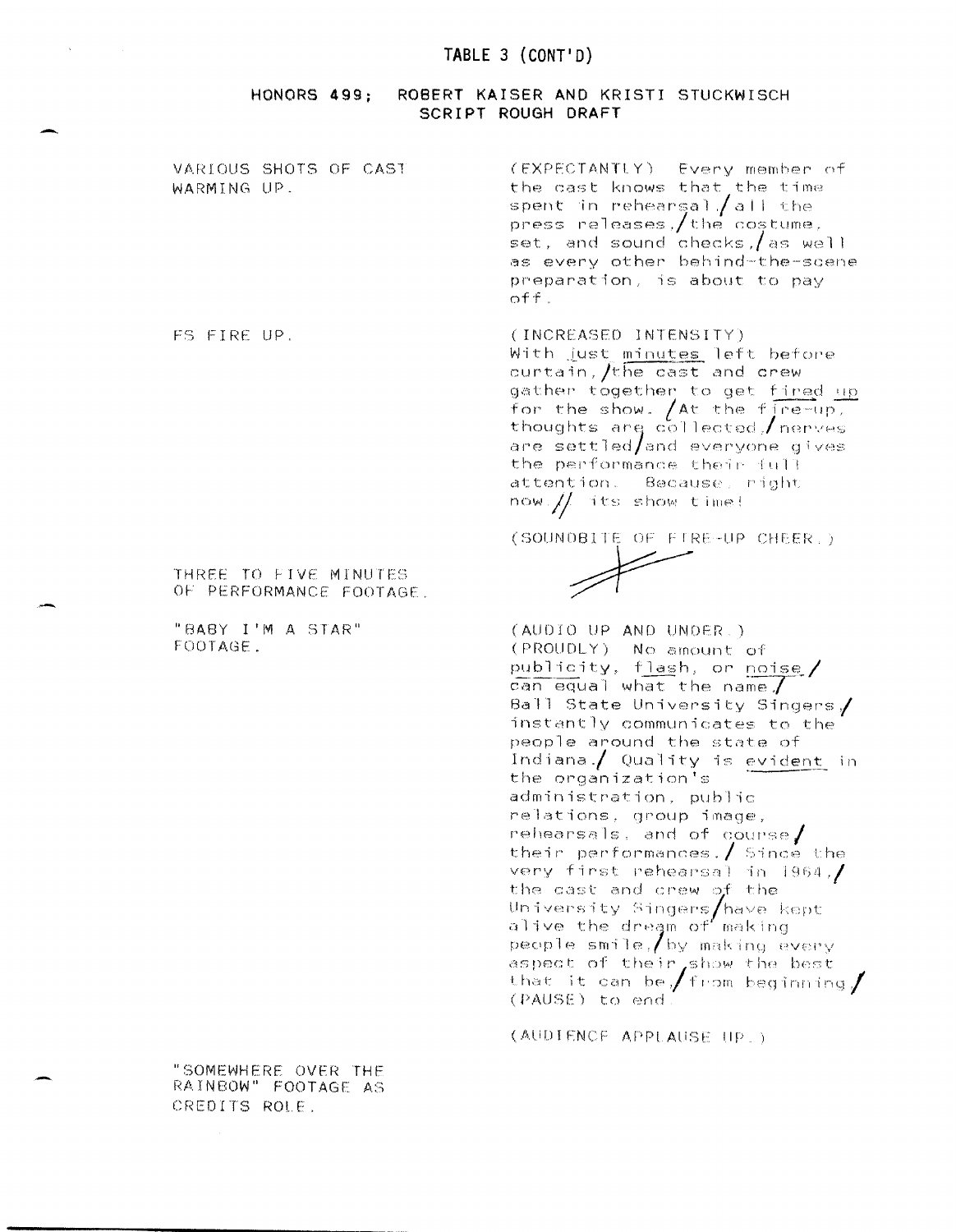- **Table 4** 

#### CREDITS

This Promotional Video Was Written And Produced In Its Entirety by

Kristi Stuckwisch & Robert Kaiser

A special thank you to the 1991-1992 cast of the Ball State University Singers:

> Jana Allen Bryan Ames Andy Anderson Eric Appleby Karina Bondar Steve Clarke Tom Cox Don Dornick Laura Emmert Eli Flake Kevin Flannigan J.T. Fletcher Mary Beth Frantz Holly Fries Greg Galbreath Dean Goedde Jennifer Havens Scott Helms Michael Hoagland Jason Johnson Robert Kaiser David Lewis Jill Lewis Scott Merkel Nathan Miley Robb Mills Able Perkins Marc Pinchouck Joel Pritsch Cindy Radicker Angie Resler Tony Rhode Anne Steele Ellen Tescher Brad Wadkins Kurt Weimer Jeff Wein